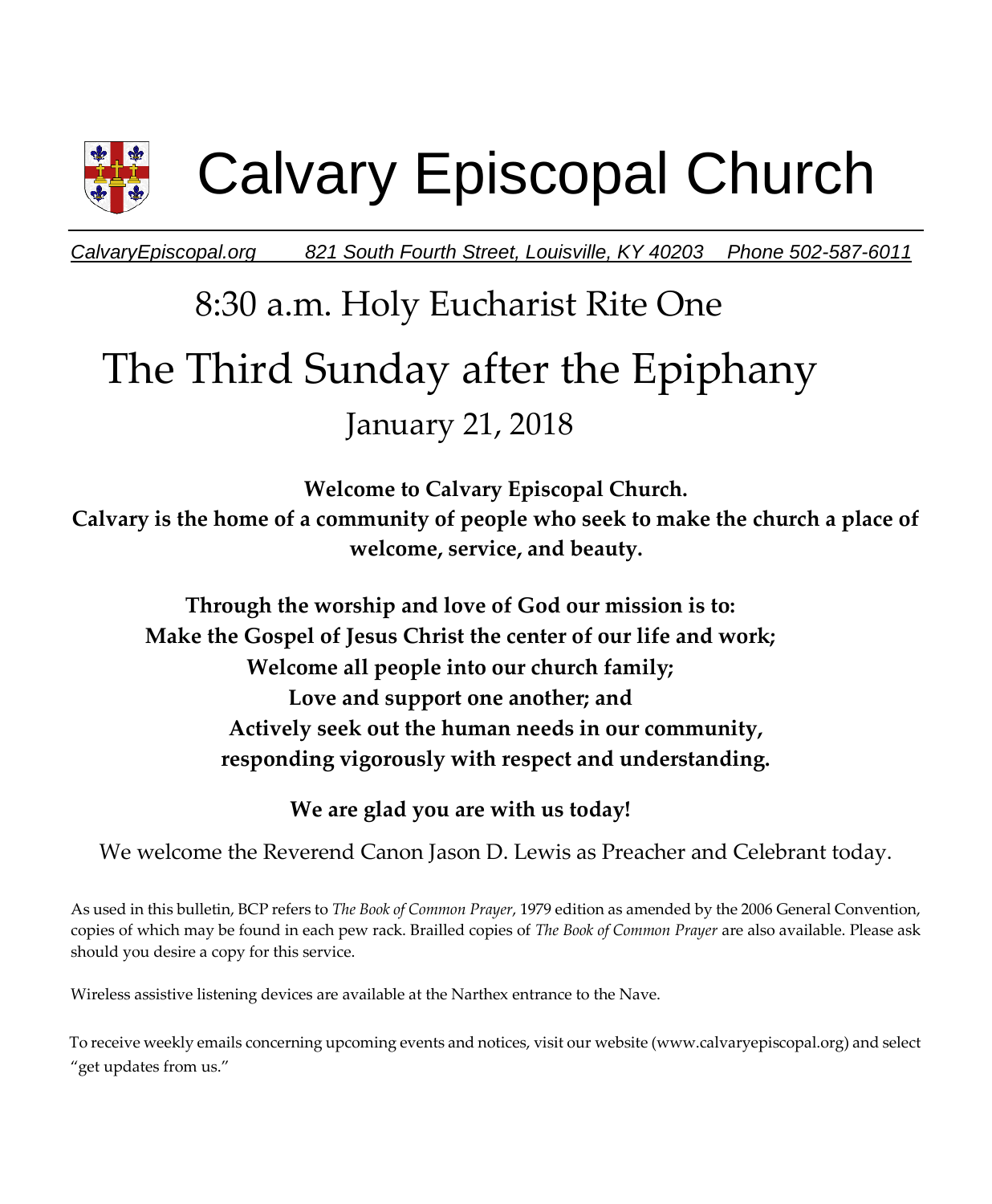### **The Liturgy of the Word** *BCP 323*

*Please stand as able.* 

| Celebrant | Blessed be God: Father, Son, and Holy Spirit. |
|-----------|-----------------------------------------------|
| People    | And blessed be his kingdom, now and for ever. |
|           | Amen                                          |
| $\sim$    |                                               |

*The Celebrant says* 

Almighty God, unto whom all hearts are open, all desires known, and from whom no secrets are hid: Cleanse the thoughts of our hearts by the inspiration of thy Holy Spirit, that we may perfectly love thee, and worthily magnify thy holy Name; through Christ our Lord. *Amen*.

Hear what our Lord Jesus Christ saith: Thou shalt love the Lord thy God with all thy heart, and with all thy soul, and with all thy mind. This is the first and great commandment. And the second is like unto it: Thou shalt love thy neighbor as thyself. On these two commandments hang all the Law and the Prophets.

### **Gloria in excelsis** *BCP 324*

*Celebrant and People*

Glory be to God on high, and on earth peace, good will towards men. We praise thee, we bless thee, we worship thee, we glorify thee, we give thanks to thee for thy great glory, O Lord God, heavenly King, God the Father Almighty. O Lord, the only-begotten Son, Jesus Christ; O Lord God, Lamb of God, Son of the Father, that takest away the sins of the world, have mercy upon us.

 $\overline{2}$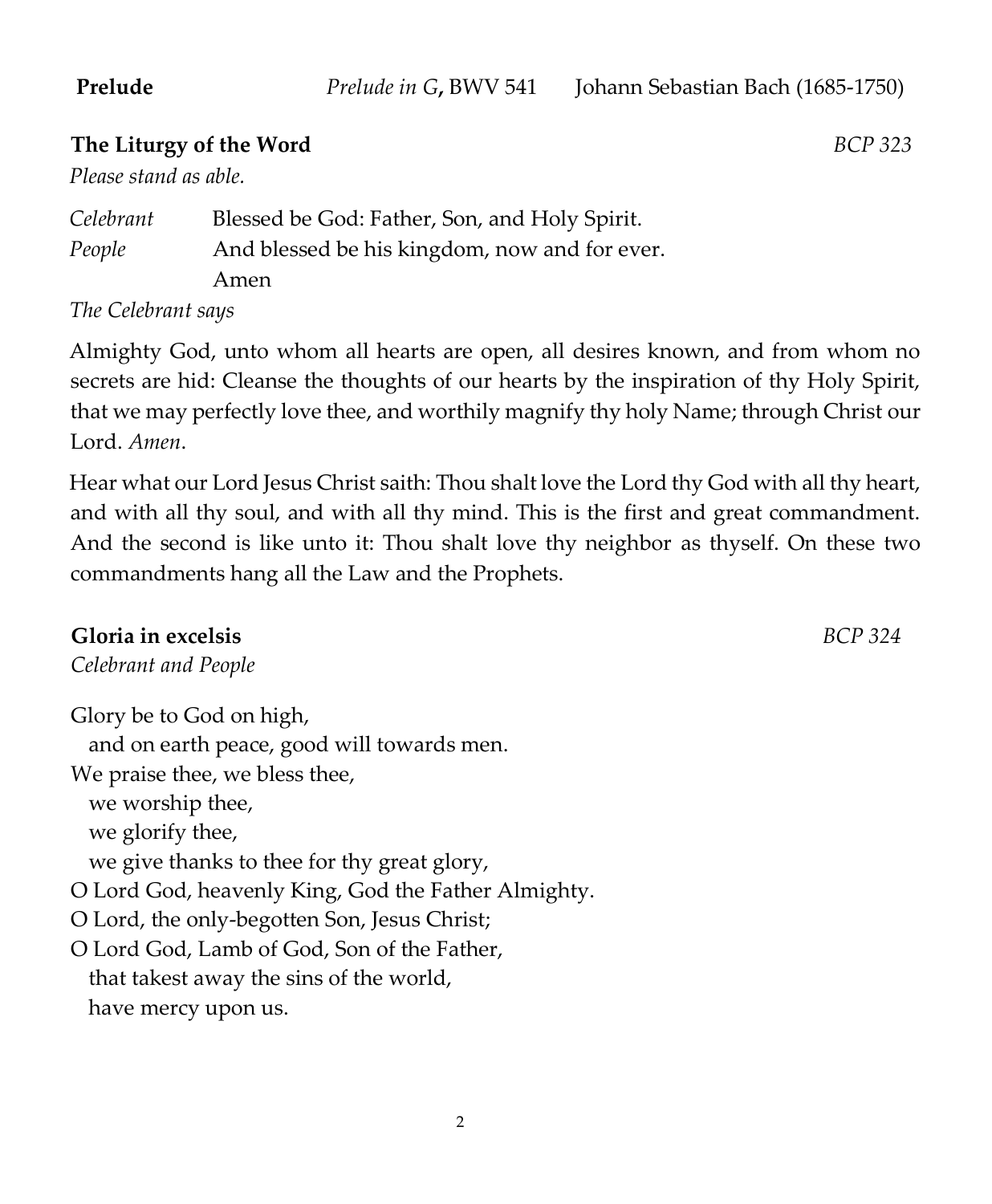3

Thou that takest away the sins of the world, receive our prayer. Thou that sittest at the right hand of God the Father, have mercy upon us. For thou only art holy; thou only art the Lord; thou only, O Christ, with the Holy Ghost, art most high in the glory of God the Father. Amen.

### **The Collect of the Day** *BCP 163*

*Celebrant* The Lord be with you. *People* And with thy spirit. *Celebrant* Let us pray.

Give us grace, O Lord, to answer readily the call of our Savior Jesus Christ and proclaim to all people the Good News of his salvation, that we and all the whole world may perceive the glory of his marvelous works; who liveth and reigneth with thee and the Holy Spirit, one God, for ever and ever. *Amen*.

*Please be seated.* 

A Reading from the first letter of Paul to the Corinthians.

Brothers and sisters, the appointed time has grown short; from now on, let even those who have wives be as though they had none, and those who mourn as though they were not mourning, and those who rejoice as though they were not rejoicing, and those who buy as though they had no possessions, and those who deal with the world as though they had no dealings with it. For the present form of this world is passing away.

| Reader | The Word of the Lord. |
|--------|-----------------------|
| People | Thanks be to God.     |

**The First Reading** 1 Corinthians 7:29-31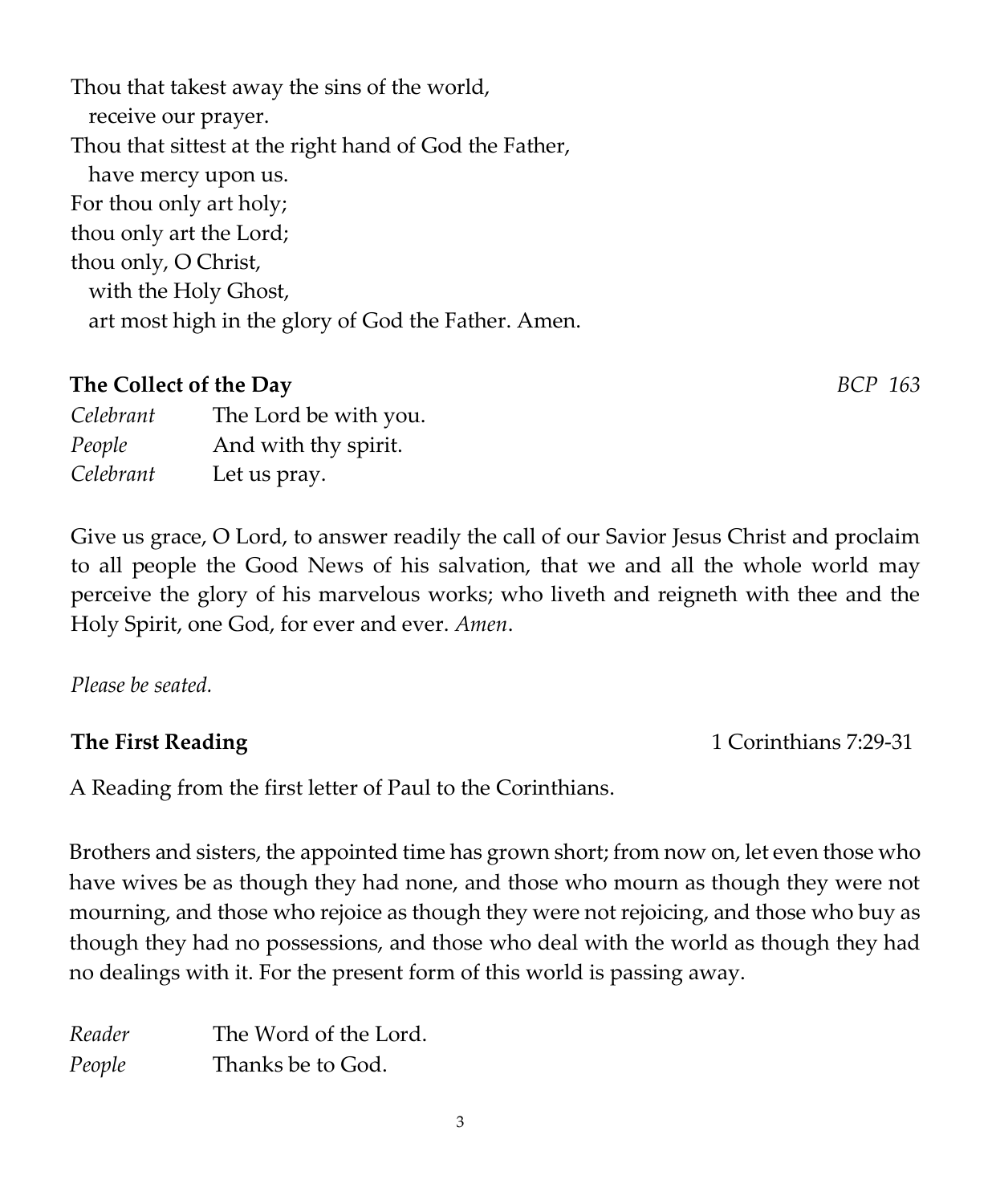### **Psalm 62:6-12** *Nonne Deo? BCP 669*

### *The Psalm is read in unison, seated.*

| 6 For God alone my soul in silence waits; *                     |  |  |
|-----------------------------------------------------------------|--|--|
| truly, my hope is in him.                                       |  |  |
| 7 He alone is my rock and my salvation, *                       |  |  |
| my stronghold, so that I shall not be shaken.                   |  |  |
| 8 In God is my safety and my honor; *                           |  |  |
| God is my strong rock and my refuge.                            |  |  |
| 9 Put your trust in him always, O people, *                     |  |  |
| pour out your hearts before him, for God is our refuge.         |  |  |
| 10 Those of high degree are but a fleeting breath, *            |  |  |
| even those of low estate cannot be trusted.                     |  |  |
| 11 On the scales they are lighter than a breath, *              |  |  |
| all of them together.                                           |  |  |
| 12 Put no trust in extortion; in robbery take no empty pride; * |  |  |
| though wealth increase, set not your heart upon it.             |  |  |
| 13 God has spoken once, twice have I heard it, *                |  |  |
| that power belongs to God.                                      |  |  |
| 14 Steadfast love is yours, O Lord, *                           |  |  |
| for you repay everyone according to his deeds.                  |  |  |

*Please stand.* 

### **The Holy Gospel** Mark 1:14-20

*Celebrant* The Holy Gospel of our Lord Jesus Christ according to Mark. *People* Glory be to thee, O Lord.

Now after John was arrested, Jesus came to Galilee, proclaiming the good news of God, and saying, "The time is fulfilled, and the kingdom of God has come near; repent, and believe in the good news." As Jesus passed along the Sea of Galilee, he saw Simon and his brother Andrew casting a net into the sea—for they were fishermen. And Jesus said to them, "Follow me and I will make you fish for people." And immediately they left their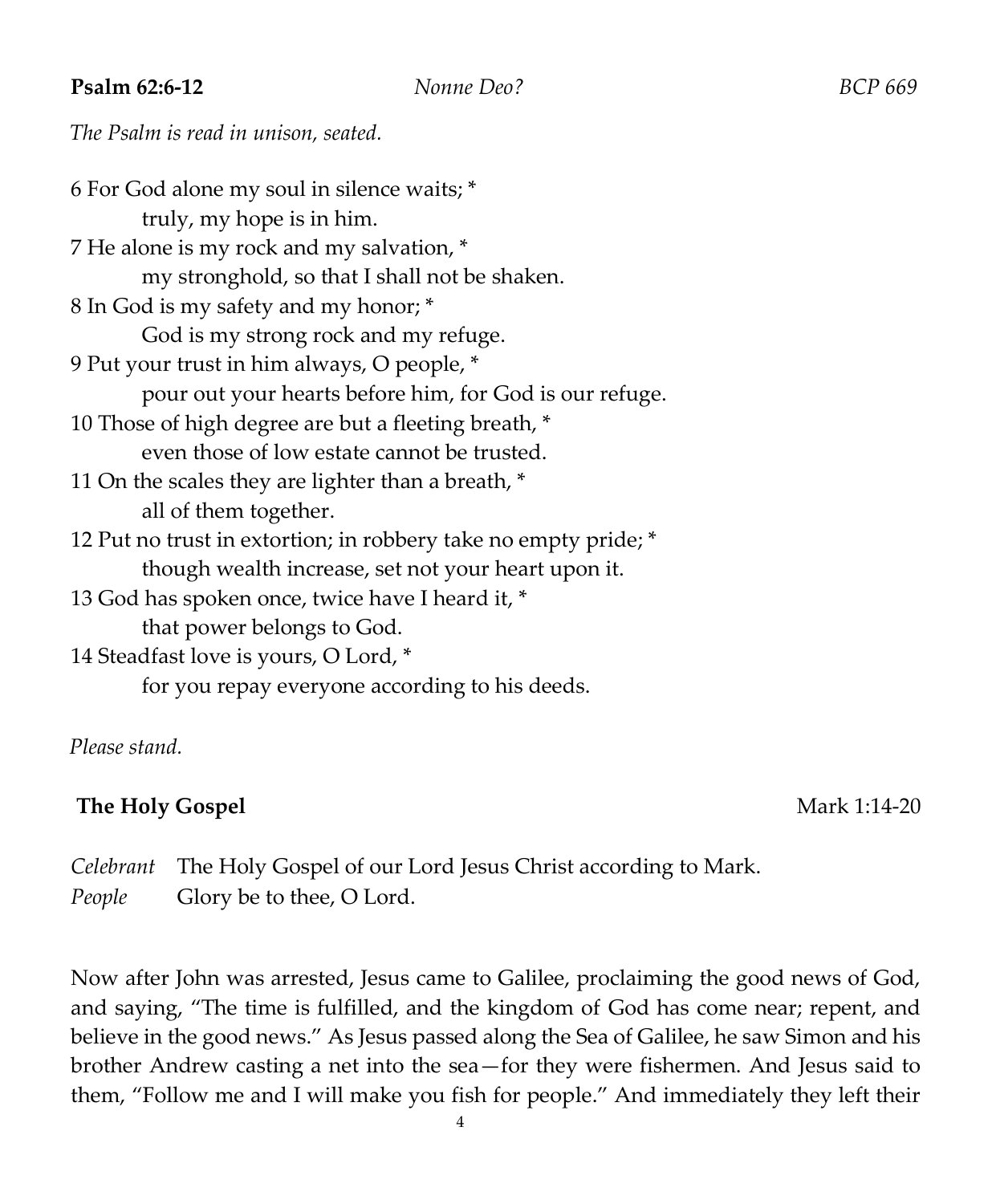nets and followed him. As he went a little farther, he saw James son of Zebedee and his brother John, who were in their boat mending the nets. Immediately he called them; and they left their father Zebedee in the boat with the hired men, and followed him.

|        | Celebrant The Gospel of the Lord. |
|--------|-----------------------------------|
| People | Praise be to thee, O Christ.      |

*Please be seated.* 

**Sermon The Rev. Canon Jason D. Lewis** 

### **The Nicene Creed** *BCP 326*

*Please stand.* 

We believe in one God, the Father, the Almighty, maker of heaven and earth, of all that is, seen and unseen.

We believe in one Lord, Jesus Christ, the only Son of God, eternally begotten of the Father, God from God, Light from Light, true God from true God, begotten, not made, of one Being with the Father. Through him all things were made. For us and for our salvation he came down from heaven: by the power of the Holy Spirit he became incarnate from the Virgin Mary, and was made man. For our sake he was crucified under Pontius Pilate; he suffered death and was buried.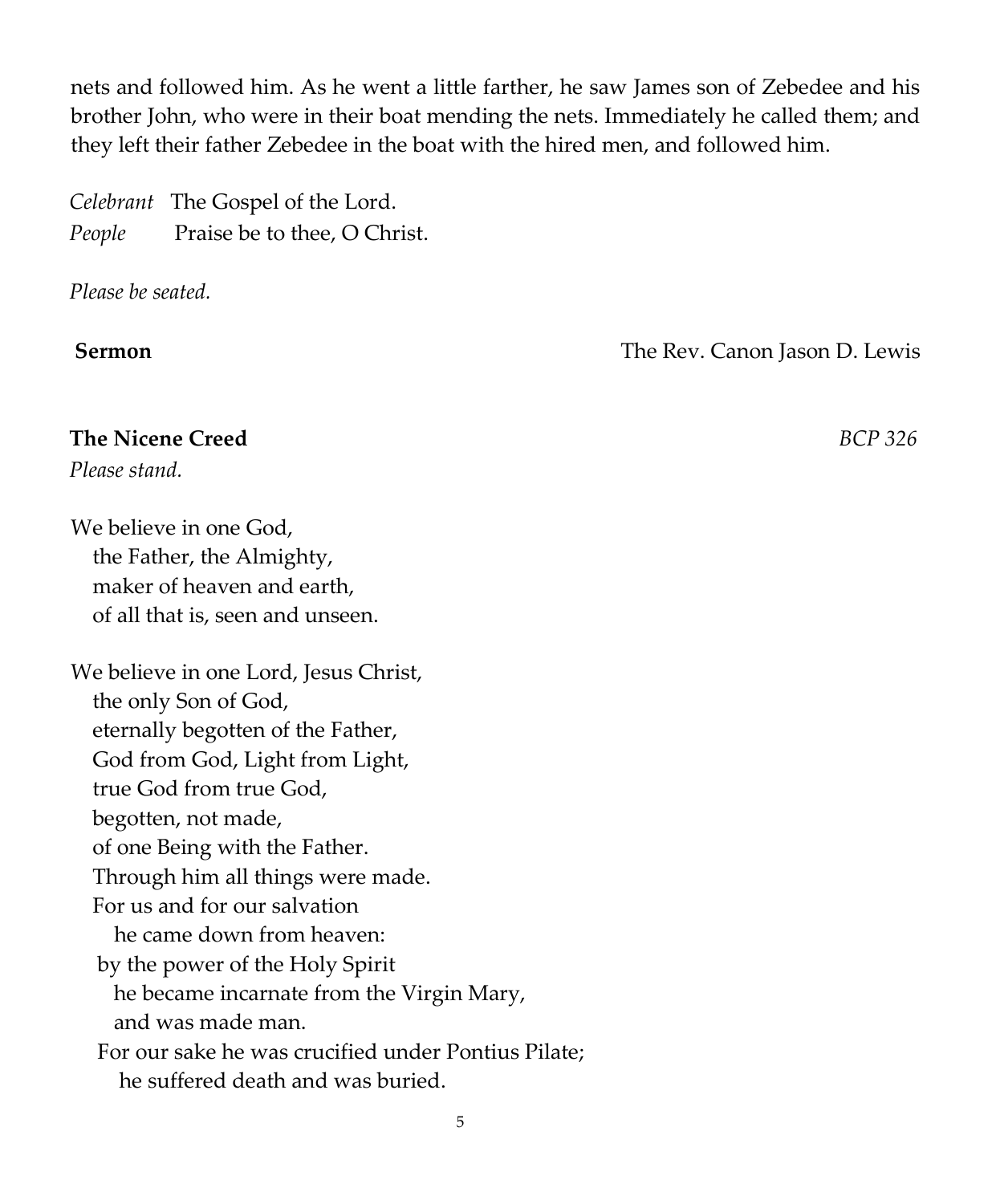On the third day he rose again in accordance with the Scriptures; he ascended into heaven and is seated at the right hand of the Father. He will come again in glory to judge the living and the dead, and his kingdom will have no end. We believe in the Holy Spirit, the Lord, the giver of life, who proceeds from the Father and the Son. With the Father and the Son he is worshiped and glorified. He has spoken through the Prophets. We believe in one holy catholic and apostolic Church. We acknowledge one baptism for the forgiveness of sins. We look for the resurrection of the dead, and the life of the world to come. Amen.

### **The Prayers of the People** *BCP 328*

*Please kneel as able.* 

Let us pray for the whole state of Christ's Church and the world.

Almighty and everliving God, who in thy holy Word hast taught us to make prayers, and supplications, and to give thanks for all men: Receive these our prayers which we offer unto thy divine Majesty, beseeching thee to inspire continually the Universal Church with the spirit of truth, unity, and concord.

We pray for the Church of Bangladesh, and for St. Paul's and St. Alban's Church, Louisville**.** Grant that all those who do confess thy holy Name may agree in the truth of thy holy Word, and live in unity and godly love.

Give grace, O heavenly Father, to Justin, Archbishop of Canterbury; Michael, our Presiding Bishop; Terry, our Bishop; Elizabeth, our priest; and to all bishops and other ministers, that they may, both by their life and doctrine, set forth thy true and lively Word, and rightly and duly administer thy holy Sacraments.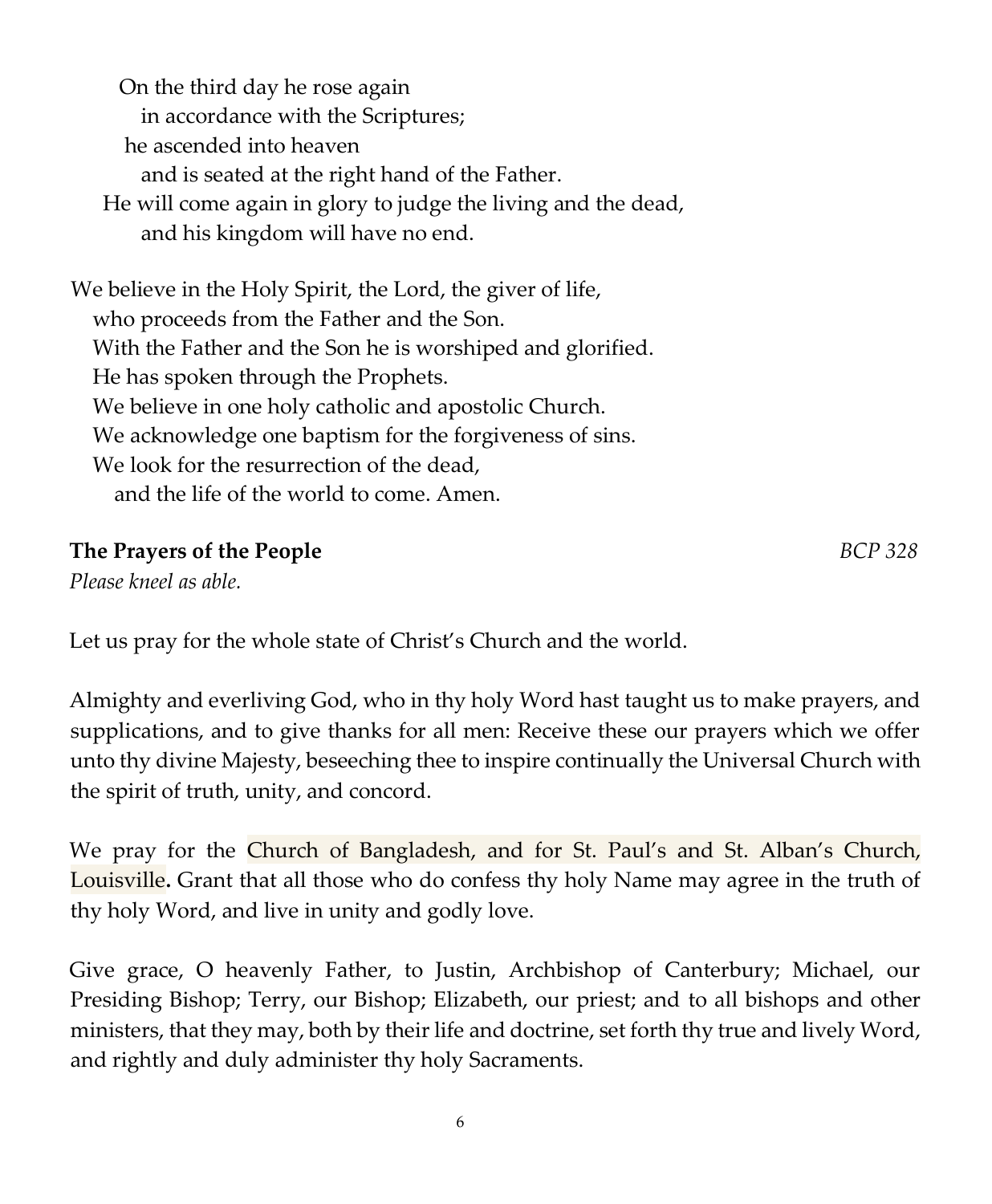We pray for the Calvary Rector search process and for the search committee: open our eyes to perceive what is gracious, and grant us the courage to pursue thy mission.

And to all thy people give thy heavenly grace, and especially to this congregation here present; that, with meek heart and due reverence, they may hear and receive thy holy Word, truly serving thee in holiness and righteousness all the days of their life.

We beseech thee also so to rule the hearts of those who bear the authority of government in this and every land, especially Donald, our President; Matthew and Eric, our Governors; and Greg, our Mayor; that they may be led to wise decisions and right actions for the welfare and peace of the world.

We commend to thy gracious care and keeping all the men and women of our armed forces at home and abroad. Defend them day by day with thy heavenly grace; and grant them a sense of thine abiding presence wherever they may be.

Open, O Lord, the eyes of all people to behold thy gracious hand in all thy works, that, rejoicing in thy whole creation, they may honor thee with their substance, and be faithful stewards of thy bounty.

And we most humbly beseech thee, of thy goodness, O Lord, to comfort and succor all Christians who suffer persecution; our guests of the food and clothing ministry; those affected by war, disaster, and tragedy throughout the world; June, Donna, Hildegarde, Janette, Isabella, Robert, Tom, Bill, Joyce, Brittanie, Ben, J.J., Lou, Lecoia, Liz, Scott, Debi, Jeff, Marsha, Christopher, George, Audrey, Shawn, the Kohler family, Becky Raymond, Maggie, Marcy, Helen, Alan, Thomas, Ted, and Barbara; and all those who, in this transitory life, are in trouble, sorrow, need, sickness, or any other adversity.

And we also bless thy holy Name for Reverend Frank Florence, Elizabeth Florence, Novella Gardner, and for all thy servants departed this life in thy faith and fear, beseeching thee to grant them continual growth in thy love and service; and to grant us grace so to follow the good examples of all thy saints, that with them we may be partakers of thy heavenly kingdom.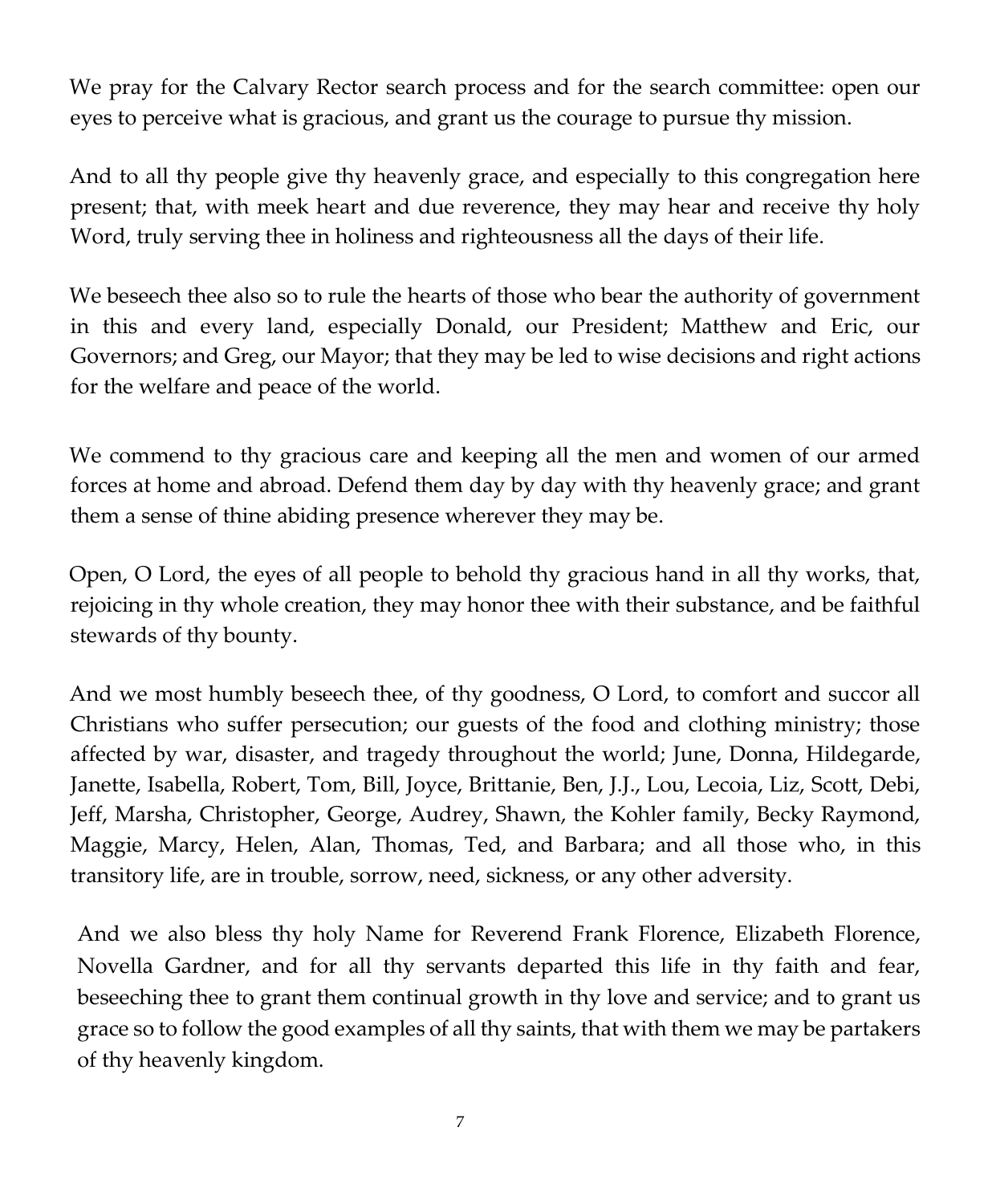Grant these our prayers, O Father, for Jesus Christ's sake, our only Mediator and Advocate. *Amen*.

### **The Confession of Sin** *BCP 330*

*The Celebrant says*  Let us humbly confess our sins unto Almighty God.

*Silence.* 

### *Minister and People*

Most merciful God, we confess that we have sinned against thee in thought, word, and deed, by what we have done, and by what we have left undone. We have not loved thee with our whole heart; we have not loved our neighbors as ourselves. We are truly sorry and we humbly repent. For the sake of thy Son Jesus Christ, have mercy on us and forgive us; that we may delight in thy will, and walk in thy ways, to the glory of thy Name. Amen.

### *The Celebrant stands and says*

Almighty God, our heavenly Father, who of his great mercy hath promised forgiveness of sins to all those who with hearty repentance and true faith turn unto him, have mercy upon you, pardon and deliver you from all your sins, confirm and strengthen you in all goodness, and bring you to everlasting life; through Jesus Christ our Lord. *Amen*.

### **The Peace** *BCP 332*

*Please stand. Celebrant* The peace of the Lord be always with you. *People* And with thy spirit. *Then the Ministers and the People may greet one another in the name of the Lord.*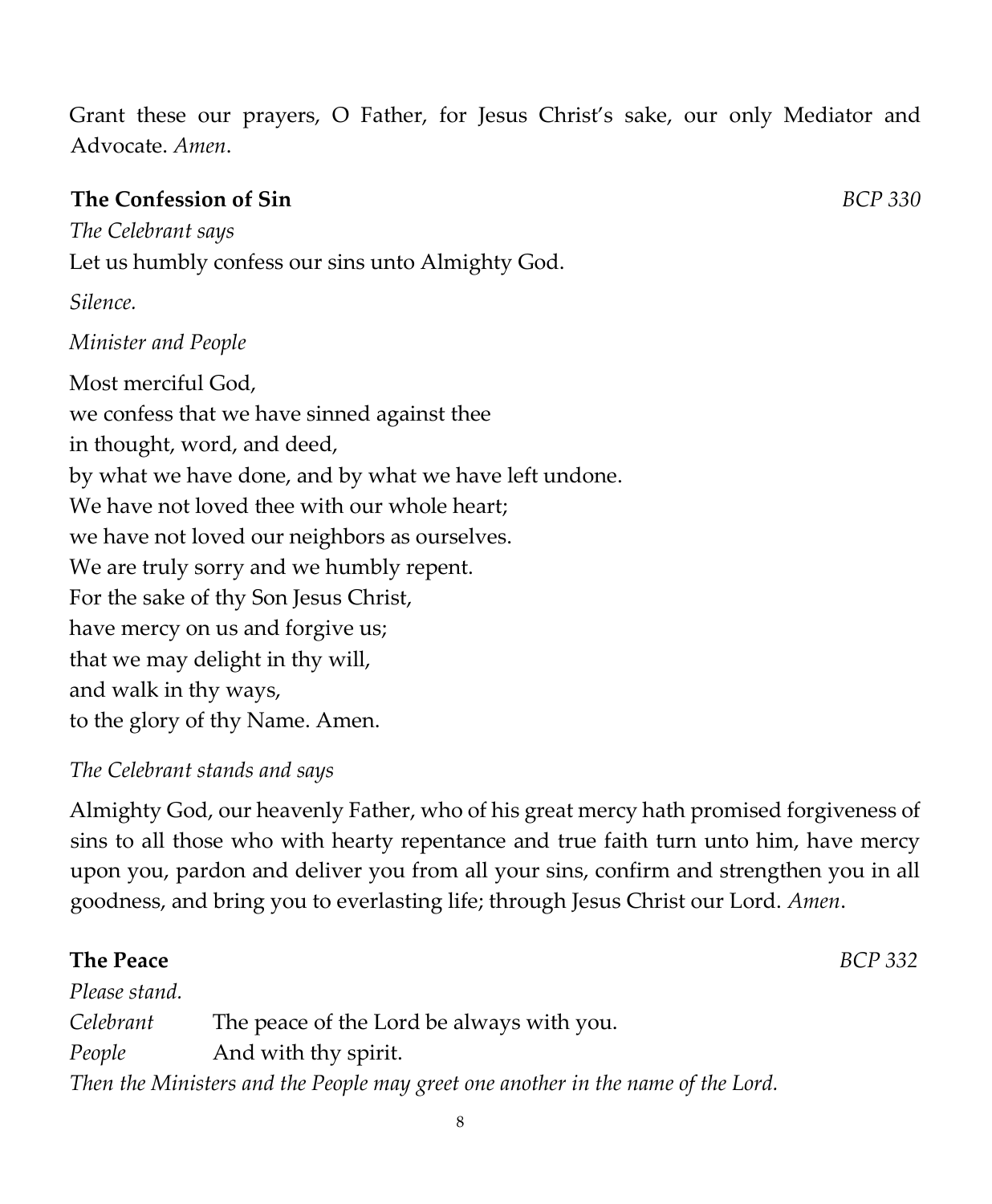### *Please be seated.*  **Greeting**

### **The Offertory**

*The celebrant says* 

Welcome one another, therefore, just as Christ has welcomed you, for the glory of God. *Romans 15:7* 

*Please remain seated until the Celebrant says the following, then stand.* 

*Celebrant* All things come of thee, O Lord, *People* And of thine own have we given thee.

### **The Holy Communion**

**The Great Thanksgiving** *Eucharistic Prayer I, BCP 333*

| Please remain standing. |                                       |
|-------------------------|---------------------------------------|
| Celebrant               | The Lord be with you                  |
| People                  | And with thy spirit.                  |
| Celebrant               | Lift up your hearts.                  |
| People                  | We lift them up unto the Lord.        |
| Celebrant               | Let us give thanks unto our Lord God. |
| People                  | It is meet and right so to do.        |

### *The Celebrant proceeds*

It is very meet, right, and our bounden duty, that we should at all times, and in all places, give thanks unto thee, O Lord, holy Father, almighty, everlasting God.

Because in the mystery of the Word made flesh, thou hast caused a new light to shine in our hearts, to give the knowledge of thy glory in the face of thy Son Jesus Christ our Lord.

Therefore with Angels and Archangels, and with all the company of heaven, we laud and magnify thy glorious Name; evermore praising thee, and saying,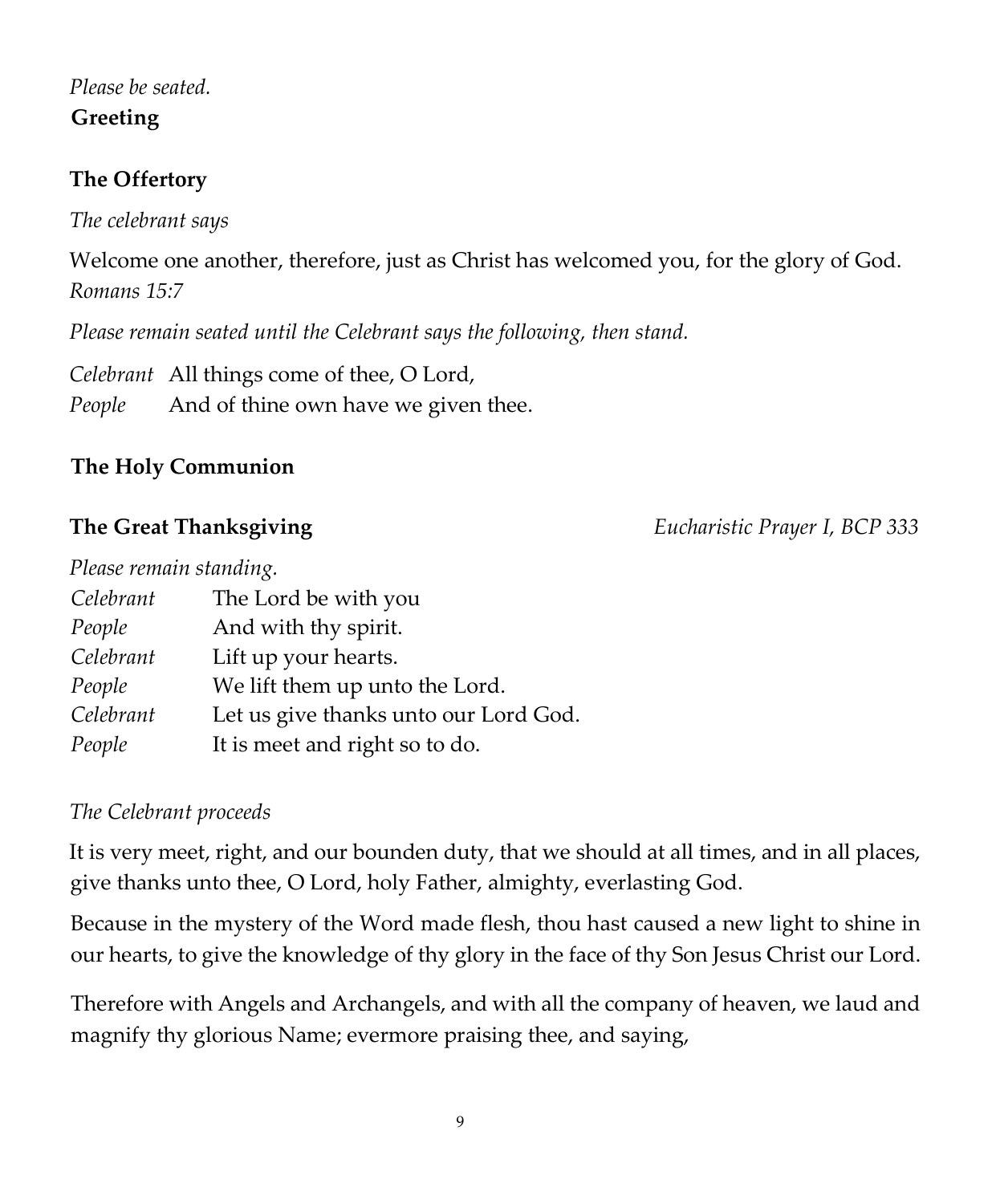### **Sanctus**

Holy, holy, holy, Lord God of Hosts: Heaven and earth are full of thy glory. Glory be to thee, O Lord Most High. Blessed is he that cometh in the name of the Lord. Hosanna in the highest.

### *Please kneel as able. The Celebrant continues*

All glory be to thee, Almighty God, our heavenly Father, for that thou, of thy tender mercy, didst give thine only Son Jesus Christ to suffer death upon the cross for our redemption; who made there, by his one oblation of himself once offered, a full, perfect, and sufficient sacrifice, oblation, and satisfaction, for the sins of the whole world; and did institute, and in his holy Gospel command us to continue, a perpetual memory of that his precious death and sacrifice, until his coming again.

For in the night in which he was betrayed, he took bread; and when he had given thanks, he brake it, and gave it to his disciples, saying, "Take, eat, this is my Body, which is given for you. Do this in remembrance of me."

Likewise, after supper, he took the cup; and when he had given thanks, he gave it to them, saying, "Drink ye all of this; for this is my Blood of the New Testament, which is shed for you, and for many, for the remission of sins. Do this, as oft as ye shall drink it, in remembrance of me."

Wherefore, O Lord and heavenly Father, according to the institution of thy dearly beloved Son our Savior Jesus Christ, we, thy humble servants, do celebrate and make here before thy divine Majesty, with these thy holy gifts, which we now offer unto thee, the memorial thy Son hath commanded us to make; having in remembrance his blessed passion and precious death, his mighty resurrection and glorious ascension; rendering unto thee most hearty thanks for the innumerable benefits procured unto us by the same.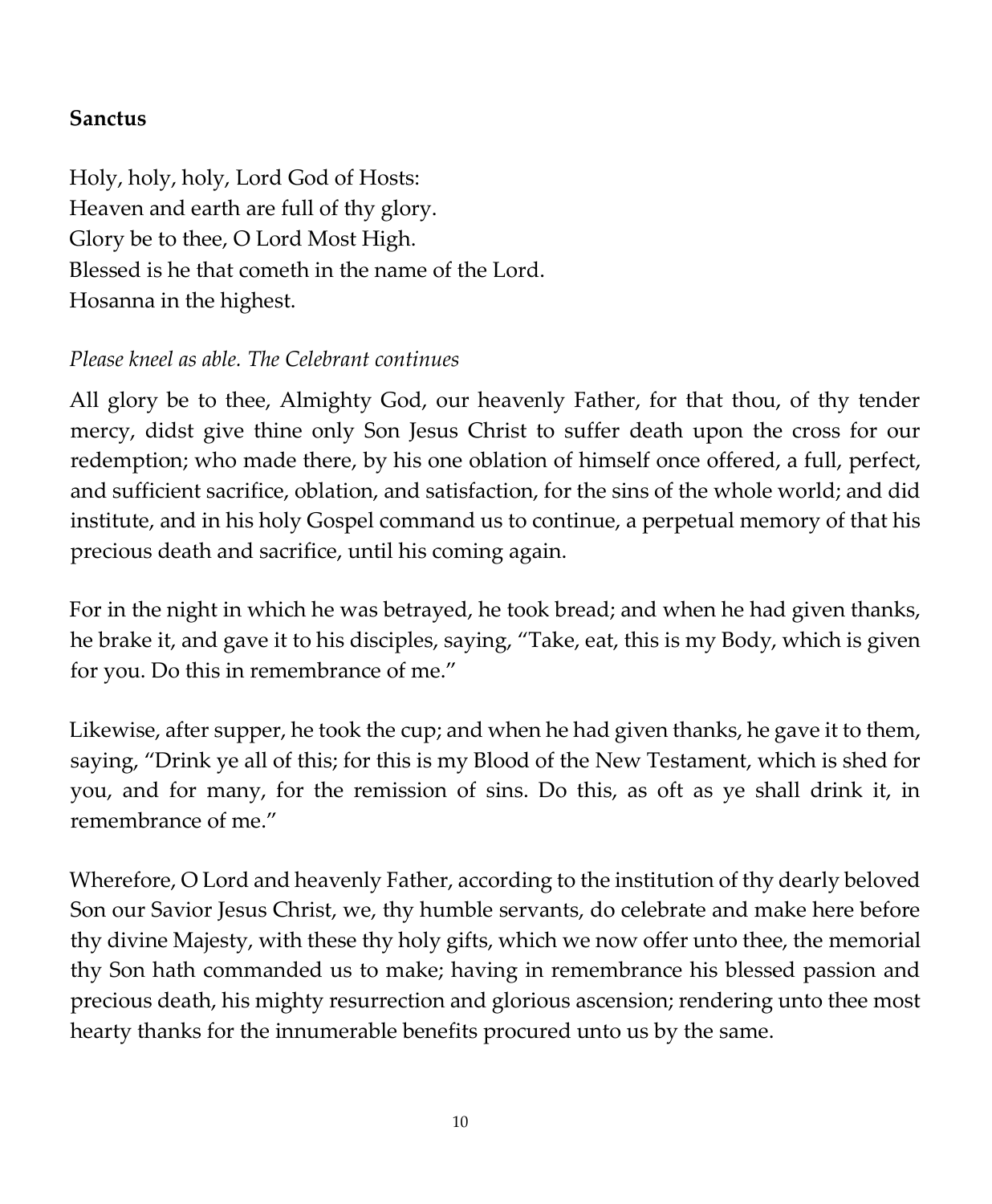And we most humbly beseech thee, O merciful Father, to hear us; and, of thy almighty goodness, vouchsafe to bless and sanctify, with thy Word and Holy Spirit, these thy gifts and creatures of bread and wine; that we, receiving them according to thy Son our Savior Jesus Christ's holy institution, in remembrance of his death and passion, may be partakers of his most blessed Body and Blood.

And we earnestly desire thy fatherly goodness mercifully to accept this our sacrifice of praise and thanksgiving; most humbly beseeching thee to grant that, by the merits and death of thy Son Jesus Christ, and through faith in his blood, we, and all thy whole Church, may obtain remission of our sins, and all other benefits of his passion.

And here we offer and present unto thee, O Lord, our selves, our souls and bodies, to be a reasonable, holy, and living sacrifice unto thee; humbly beseeching thee that we, and all others who shall be partakers of this Holy Communion, may worthily receive the most precious Body and Blood of thy Son Jesus Christ, be filled with thy grace and heavenly benediction, and made one body with him, that he may dwell in us, and we in him.

And although we are unworthy, through our manifold sins, to offer unto thee any sacrifice, yet we beseech thee to accept this our bounden duty and service, not weighing our merits, but pardoning our offenses, through Jesus Christ our Lord;

By whom, and with whom, in the unity of the Holy Ghost, all honor and glory be unto thee, O Father Almighty, world without end. *AMEN*.

*The Celebrant then continues BCP 336* 

And now, as our Savior Christ hath taught us, we are bold to say,

*People and Celebrant.*  Our Father, who art in heaven, hallowed be thy Name, thy kingdom come, thy will be done, on earth as it is in heaven.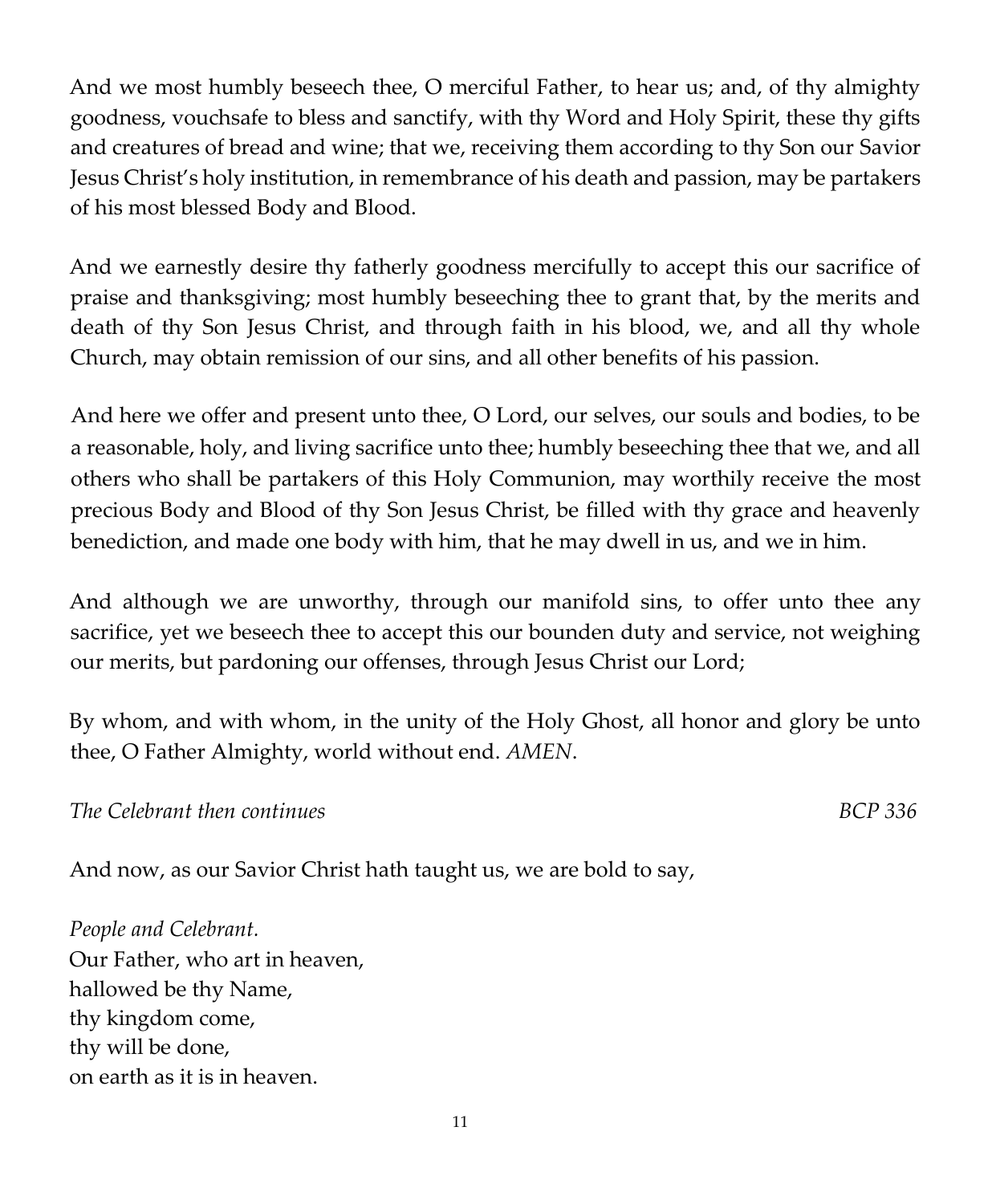Give us this day our daily bread. And forgive us our trespasses, as we forgive those who trespass against us. And lead us not into temptation, but deliver us from evil. For thine is the kingdom, and the power, and the glory, for ever and ever. Amen.

### **The Breaking of the Bread** *BCP 337*

*A period of silence is kept.* 

*Celebrant* Alleluia. Christ our Passover is sacrificed for us; *People* Therefore let us keep the feast. Alleluia.

### **Invitation to Communion** *BCP 338*

The Gifts of God for the People of God. Take them in remembrance that Christ died for you, and feed on him in your hearts by faith, with thanksgiving.

### **Communion of the People**

*All baptized Christians are welcome to receive Holy Communion. Please tell the clergy if you need gluten-free bread. If you come to the communion rail for a blessing instead, please cross your arms on your chest. If you are interested in being baptized, please contact a priest of the parish.* 

After Communion, the Celebrant says **BCP** 339

Let us pray.

*Please kneel as able and join in saying this prayer.* 

Almighty and everliving God, we most heartily thank thee for that thou dost feed us, in these holy mysteries, with the spiritual food of the most precious Body and Blood of thy Son our Savior Jesus Christ; and dost assure us thereby of thy favor and goodness towards us; and that we are very members incorporate in the mystical body of thy Son, the blessed company of all faithful people; and are also heirs, through hope, of thy everlasting kingdom. And we humbly beseech thee, O heavenly Father, so to assist us with thy grace, that we may continue in that holy fellowship, and do all such good works as thou hast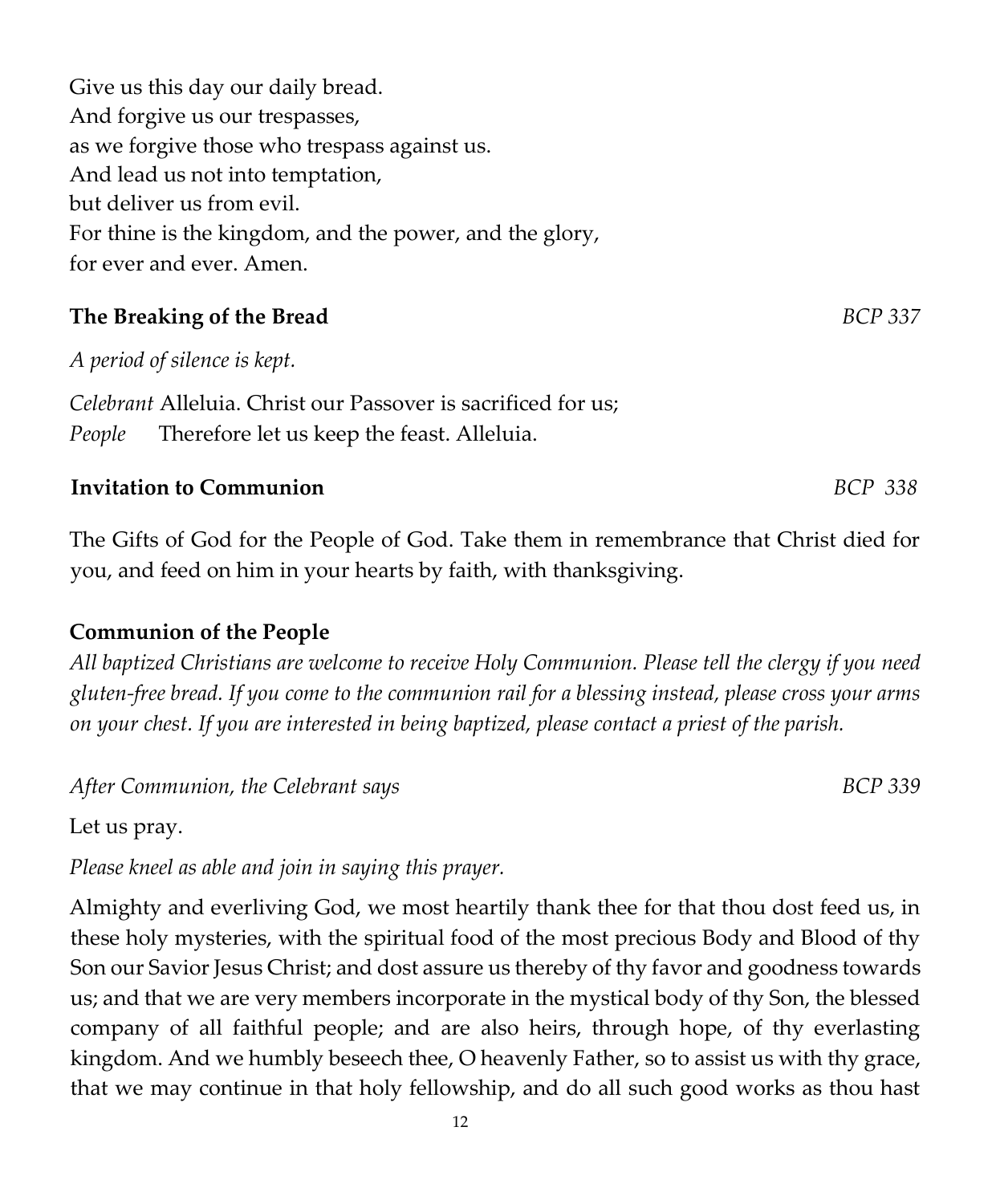prepared for us to walk in; through Jesus Christ our Lord, to whom, with thee and the Holy Ghost, be all honor and glory, world without end. *Amen*.

### **The Blessing** *BCP 340*

*The Celebrant blesses the people.* 

### **The Dismissal**

*Please stand.* 

| Celebrant<br>People | Let us go forth in the name of Christ!<br>Thanks be to God. |                                   |
|---------------------|-------------------------------------------------------------|-----------------------------------|
| Postlude            | <i>Fugue in G, BWV 541</i>                                  | Johann Sebastian Bach (1685-1750) |

13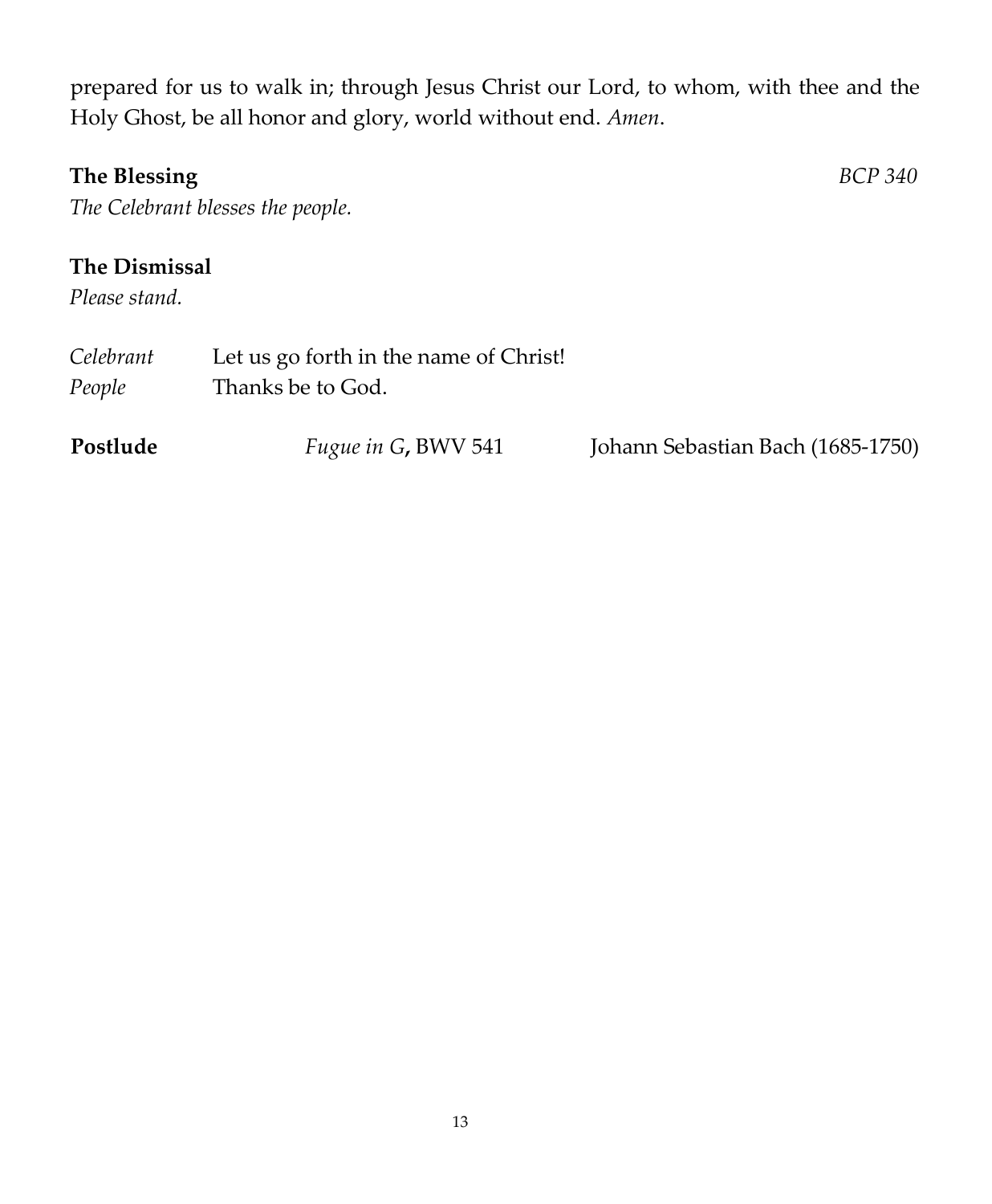### **SUNDAY MINISTRIES**

| LECTORS: 8:30 Jamie Hendon, Dade Luckett;      | USHERS: We thank them for their service     |
|------------------------------------------------|---------------------------------------------|
| 11:00 Michael Patterson, Jim Hill, Kristel     | HOSPITALITY: The Sheltons                   |
| Fitzgerald                                     | ALTAR GUILD: Glenna Harris, Deborah Stewart |
| EUCHARISTIC MINISTERS: 8:30 Jamie Hendon,      | FLOWER DELIVERY: We thank them for their    |
| Dade Luckett; 11: David Stewart, Clyde Warner, | service                                     |
| Judy Wilson                                    | <b>ACOLYTES: Arthur Dietz</b>               |

Scheduled ministers for each Sunday should be sent to [verger@calvaryepiscopal.org](mailto:verger@calvaryepiscopal.org) *by the preceding Tuesday at noon.*

### **FLOWER LIST**

The ALTAR flowers are given to the glory of God by Dean and Linda French in loving memory of her parents, Reverend Frank Florence and Elizabeth Florence.

The Chancel flowers are given to the glory of God by James Moody in memory of Novella Gardner.

*Rest eternal grant to them, O Lord, and let light perpetual shine upon them.*

*If you would like to give flowers, please contact Jim Barnes at 587-6011, ext. 26*

### **PRAYER LIST**

*We ask your prayers for the special needs and concerns of this congregation.*

**TO BE READ AT THE 8:30 SERVICES:** June, Donna Condon, Hildegarde Temple, Janette Timmering, Isabella Robins, Robert, Tom Hill, Bill Whitaker, Joyce Peppers, Brittanie Weaver, Ben Weaver, JJ Robb, Lou, Lecoia, Liz Eckler Nussbaum, Scott Crawford, Debi MacDonald, Jeff Ritchie, Christopher, Audrey, Shawn, the Kohler family, Becky Meyer, Raymond, Maggie, Marcy, Helen, Alan, Thomas Robins, and Barbara Zeigler.

**TO BE READ AT THE 11:00 SERVICE**: Spencer, Marion Six, Harold Six, Shirley Leach, Joan Humke, Lynn McPherson, Ben Sanders, Carl Hausman, Marsha, Charlie, Carter Judkins, George Back, Margaret Back, the Back family, Lynne Lyndrup, Hank Buckwalter, Georgine Buckwalter, Art Gullett, Ray Gullett, Sandra Cherry, Anna Weiss, Devogue Peppers, Carvel Peppers, Sandy Hill, Lincoln, Ted Mussler, and Debbie Navas.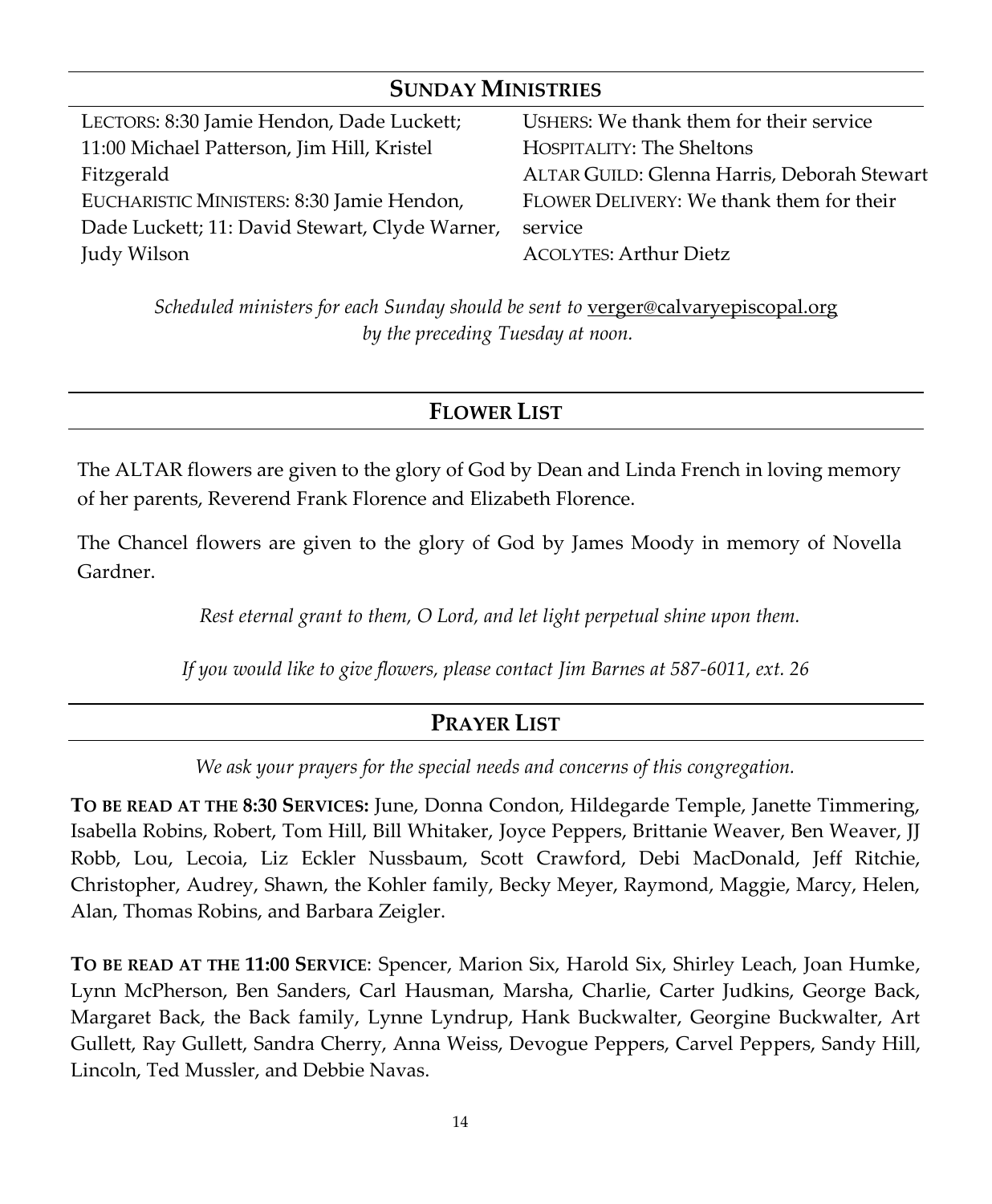| <b>WORSHIP SCHEDULE &amp; CALENDAR</b>                                          |                                                                       |                                              |            |  |
|---------------------------------------------------------------------------------|-----------------------------------------------------------------------|----------------------------------------------|------------|--|
| <b>SUNDAY</b>                                                                   | 8:30a.m.                                                              | Holy Eucharist, Rite One                     | Epiphany 3 |  |
| January 21                                                                      | $9:30$ a.m.                                                           | Choir Rehearsal                              |            |  |
|                                                                                 | $10:00$ a.m.                                                          | Annual Congregational Meeting - Frazier Hall |            |  |
|                                                                                 | $11:00$ a.m.                                                          | Holy Eucharist, Rite Two                     |            |  |
|                                                                                 | 12:15 p.m.                                                            | Coffee Hour                                  |            |  |
| <b>MONDAY</b>                                                                   | $9:30$ a.m.                                                           | Food and Clothes Closet                      |            |  |
| January 22                                                                      |                                                                       |                                              |            |  |
| <b>TUESDAY</b>                                                                  | $9:30$ a.m.                                                           | Food and Clothes Closet                      |            |  |
| January 23                                                                      |                                                                       |                                              |            |  |
| <b>WEDNESDAY</b>                                                                | $9:30$ a.m.                                                           | Food and Clothes Closet                      |            |  |
| 10:00 a.m.<br>Women's Bible Study at Panera Bread, 1801 Rudy Lane<br>January 24 |                                                                       |                                              |            |  |
|                                                                                 | 8:00 p.m.                                                             | <b>Alcoholics Anonymous Meeting</b>          |            |  |
| <b>THURSDAY</b>                                                                 | $9:30$ a.m.                                                           | Food and Clothes Closet                      |            |  |
| January 25                                                                      | Holy Eucharist with Anointing - Confession of St. Peter<br>12:05 p.m. |                                              |            |  |
| Calvary's Well Ministry @ Salvation Army<br>3:30 p.m.                           |                                                                       |                                              |            |  |
|                                                                                 |                                                                       | 911 Brook Street                             |            |  |
|                                                                                 | 7:00 p.m.                                                             | Choir Rehearsal                              |            |  |
| FRIDAY                                                                          |                                                                       | Office Closed                                |            |  |
| January 26                                                                      | 7:00 p.m.                                                             | Alcoholics Anonymous Meeting                 |            |  |
| <b>SATURDAY</b>                                                                 |                                                                       | Office Closed                                |            |  |
| January 27                                                                      |                                                                       |                                              |            |  |
| <b>SUNDAY</b>                                                                   | 8:30a.m.                                                              | Holy Eucharist, Rite One                     | Epiphany 4 |  |
| January 28                                                                      | $9:30$ a.m.                                                           | Choir Rehearsal                              |            |  |
|                                                                                 | $10:00$ a.m.                                                          | Adult Forum                                  |            |  |
|                                                                                 | $11:00$ a.m.                                                          | Holy Eucharist, Rite One                     |            |  |
|                                                                                 | 12:15 p.m.                                                            | Coffee Hour                                  |            |  |

### **RECTOR SEARCH COMMITTEE**

Bart Brown Dean French Susan Baker Ted Mussler Art Dietz Corky Sachs

Cindy Curry **Ruth Robins** 

Deborah Stewart, Chair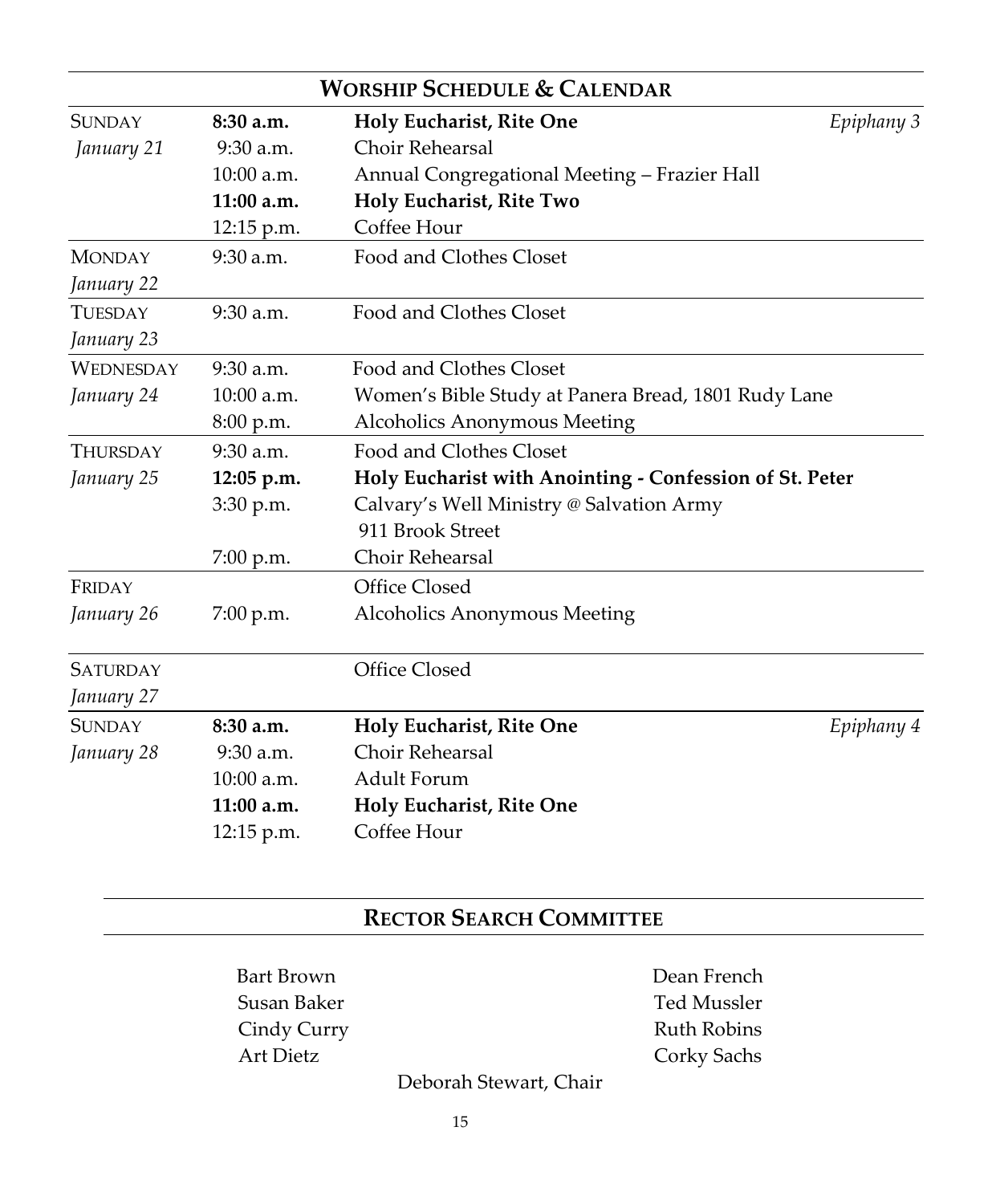### **CALVARY CLERGY AND STAFF**

| The Rev. Elizabeth Back, Priest-In-Charge<br>elizabeth.back@calvaryepiscopal.org | $(587-6011x12)$ |
|----------------------------------------------------------------------------------|-----------------|
| James M. Barnes, Verger and Parish Administrator<br>verger@calvaryepiscopal.org  | $(587-6011x26)$ |
| Britt Shelton, Sunday School Coordinator<br>britt.shelton@calvaryepiscopal.org   | $(587-6011x22)$ |
| Shawn R. Dawson, Interim Director of Music<br>music@calvaryepiscopal.org         | (587-6011x17)   |
| Leroy Malone, Sexton<br>leroy.malone@calvaryepiscopal.org                        | $(587 - 6011)$  |

### **ANNOUNCEMENTS**

*Announcements for the bulletin should be submitted to* [Verger@CalvaryEpiscopal.org](mailto:Verger@CalvaryEpiscopal.org) *by the preceding Tuesday at noon.*

**COFFEE HOUR** in Frazier Hall following the 11:00 service.

**BIBLE STUDY:** Women's Bible Study will continue Wednesday, January 24 at 10:00 a.m., at Panera Bread, 1801 Rudy Lane, where we are studying women in the Bible. While there is no childcare, children are welcome; bring your own crayons.

LOUISVILLE THREE CHOIRS FESTIVAL. The next program in Calvary's Sacred Arts Series will take place on Sunday afternoon, 28 January, at 3:00 p.m., when Calvary will host the Louisville Three Choirs Festival. The choirs of Christ Church Cathedral and the Cathedral of the Assumption will join the Calvary Choir to present a concert of sacred music, with each individual choir performing a short program and the three choirs combining to sing Brahms's *Geistliches Lied*, Duruflé's *Ubi Caritas*, Stanford's *Beati Quorum Via*, and Ireland's *Greater Love.* All are invited to a reception hosted by the Calvary Choir following the concert.

**SOUPER BOWL SUNDAY**: February 4 is Calvary's Souper Bowl Sunday. Please bring cans of soup to Calvary on that Sunday for the Food Closet.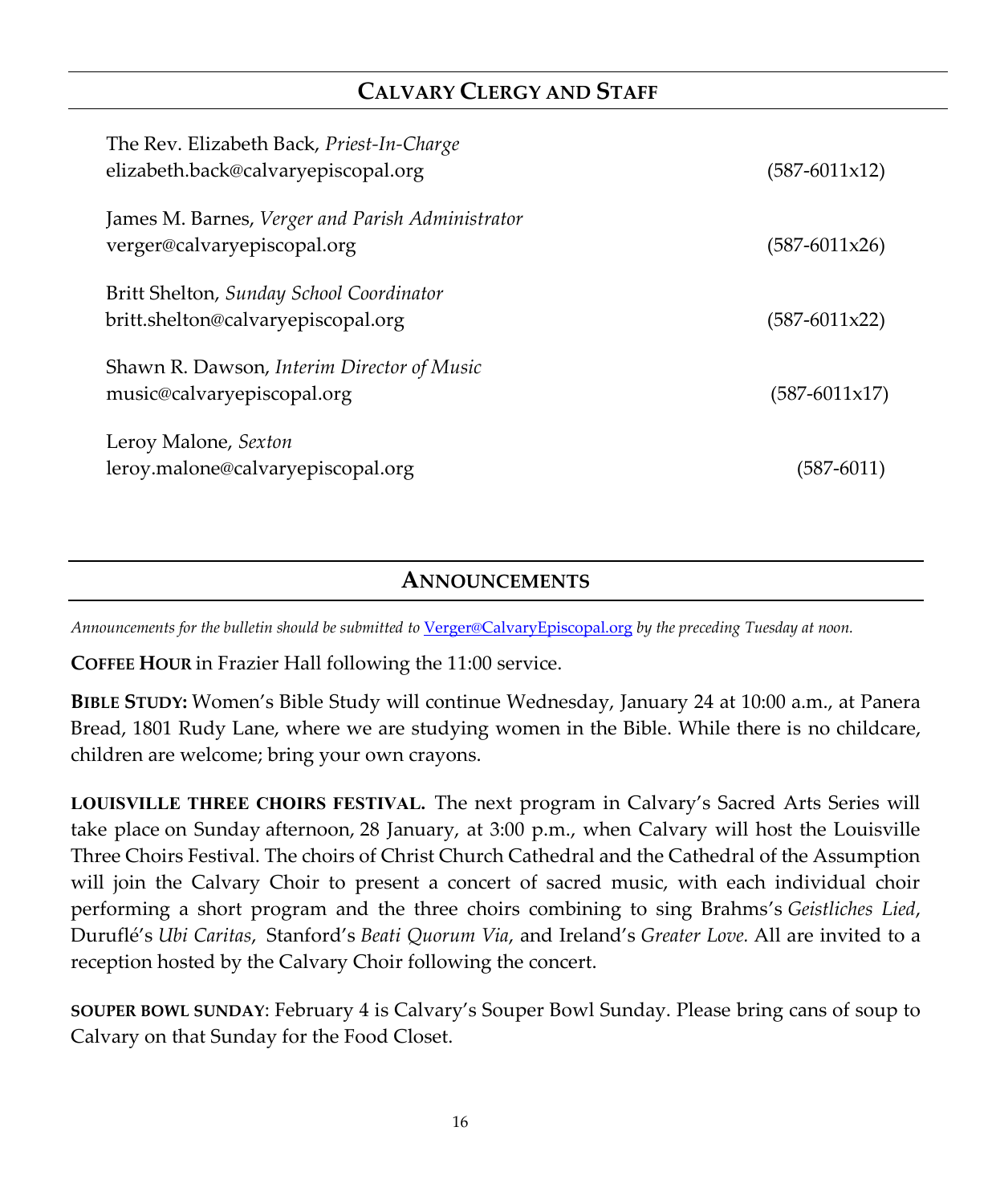**YOUTH GROUP:** Youth Group for 6th–12th grade meets the second Sunday of every month from 6:00- 7:30pm. The next meeting is on January 14 at St. Marks's Episcopal Church, 2822 Frankfort Avenue. For any other questions regarding Sunday School and Children/Youth events please email Britt Shelton at [britt.shelton@calvaryepiscopal.org.](mailto:britt.shelton@calvaryepiscopal.org)

**SUNDAY SCHOOL:** Sunday School classes for children grades K-5 are held during the 11 o'clock service unless otherwise noted in the calendar above. Everyone will enter the church and be seated with their children. The children will process out of the church by following the acolyte holding the cross during the *Kyrie*, the *Trisagio*n, or the *Gloria in excelsis,* and go to their Sunday School class. They will then return to their parents in the church service during The Peace. Those who are interested in volunteering to teach or to be a door person for Sunday School please contact Britt Shelton as above. You may also pre-register your children by emailing Britt for a new registration packet.

### **ATTENDANCE UPDATE:**

| <b>SUNDAY</b>   | Sanctuary/Altar | Choir | Nave | Total      |
|-----------------|-----------------|-------|------|------------|
| <b>SERVICES</b> |                 |       |      | Attendance |
| 01/14/18        |                 |       |      |            |
| $08:30$ am      |                 |       |      |            |
| $11:00$ am      |                 | 20    | 31   | 56         |
| <b>TOTAL</b>    |                 | 21    | 35   | 63         |